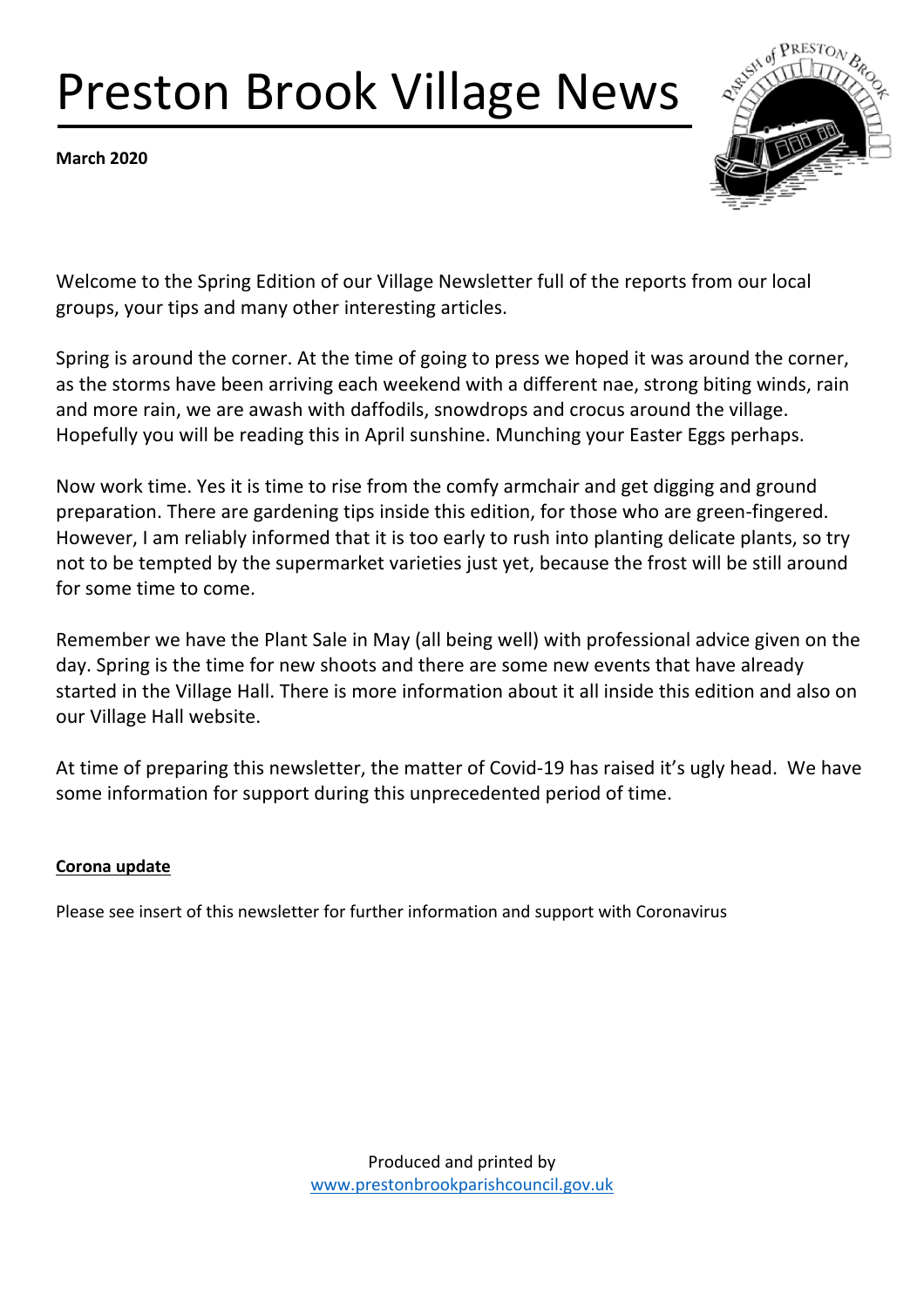## **Coronavirus – Support for residents**

Well, who thought that this day in age, we'd be confined to self-isolation, having to socially distance ourselves from others by over 2 metres, have to work around the manic buyers of toilet rolls, milk and eggs for this unusual but deadly disease called Covid-19! It certainly is a change to which we're all having to adjust to but with good reason too!

That said, we need to be mindful of those who are vulnerable within our village who are subject to 12-week isolation and cannot shop or get around for other health reasons.

Residents have come together via a WhatsApp group offering volunteer support for those across the village who need help and support with shopping and other matters but ensuring that health is protected at all times. If you'd like to be added to the group please text the Clerk on 07753848382 or Lisa at Village Hall on 07967 651909.

**These are times when communities truly do pull together and work to support each other. We have a list of volunteers that live in our village, they may even be your neighbours, they are there to help you. This isn't just for shopping needs but they will act as a listening ear, someone to talk to in times of isolation also helping protect your welfare, prevent loneliness and support your general health and wellbeing.** 

The SPAR shop have also offered to carry out a pick and pack service for residents in the village, this needs to be done via a volunteer so if you need shopping delivered then please contact one of the people below.

### **Preston on the Hill**

| Jean         | 07903 010251 |
|--------------|--------------|
| Melissa Kerr | 07702041915  |

#### **All Areas Covered inc Dutton**

| Julie                 | 07739 982081 |
|-----------------------|--------------|
| Leasha                | 07783 955428 |
| Lauren                | 07518 344994 |
| Sue                   | 07792 505128 |
| Vicki                 | 07597 295546 |
| Jane                  | 07783 440492 |
| Jean                  | 07841 660546 |
| <b>Neil</b>           | 07930 345413 |
| Jason                 | 07966 211959 |
| <b>Elaine McGavin</b> | 07763206232  |

julie.sutherlandllll@gmail.com leasha.sutherland@gmail.com lauren.sutherland@live.co.uk s.hill56@hotmail.co.uk

jason@jac2ltd.co.uk

### **Shepherds Fold/Chester Road/Aston Fold/Gorseywell**

| Krystal |  |
|---------|--|
|---------|--|

07725164806

### **Gorseywell/Coronation/Aston**

| Lisa   | 07967 651909 |
|--------|--------------|
| Gary   | 07841 660546 |
| Sandra | 07854795187  |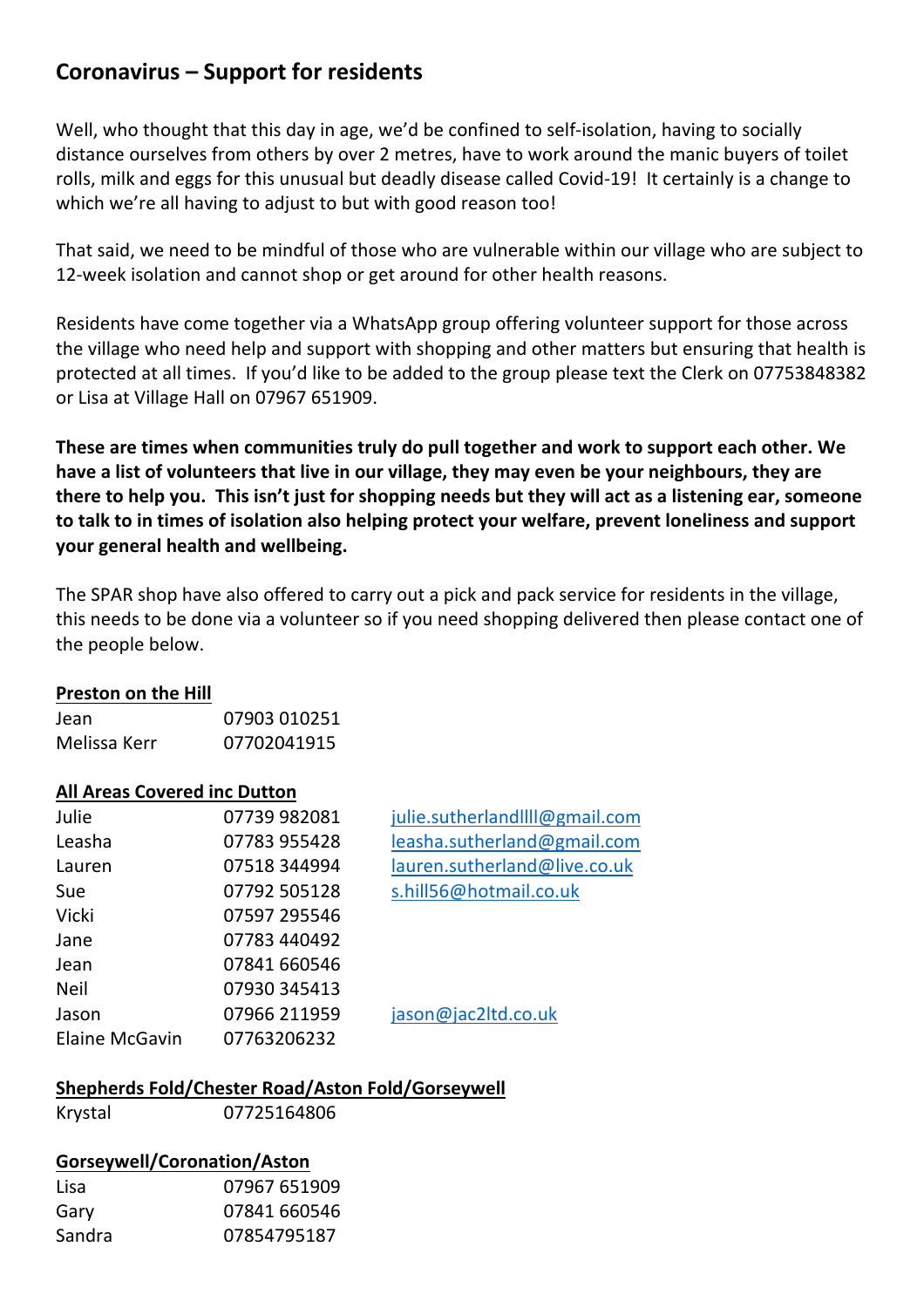For further information please email clerk@prestonbrookparishcouncil.gov.uk or call 07753 848382.

There is more information available online www.gov.uk/coronavirus also visit www.halton.gov.uk for more information on a local level.

Daresbury Church have also set up a volunteer database through their website. If you wish to join their volunteer list, please visit www.daresburycofe.org.uk

### **Please remember to look after yourself and each other!**

# **Gardening tips for April**

April is the busiest time in the garden, but don't panic, take things one step at a time and you'll get it all done. It's important to take a few moments to sit in the sun, listen to the birds, and admire any colour you have in the garden.

Also this is a good time to make a note of any gaps in your spring planting to order any bulbs in the autumn for next year.

This month the focus is on flowers. Start to direct sow hardy annuals, eg marigolds, poppies, nigella, etc. and now is the time to harden off seedlings that have been started off indoors. Try to do this on warm still days. Place them outside during the day, but take them in again late afternoon, and do this for about a week or so. This way they will get used to the cooler conditions before being planted outside. Start planting out hald hardies, eg cosmos, in sheltered spots at end of themonth.

Sow perennials – these could include hollyhocks, delphiniums and echinaceas. Fill a seed tray with peat-free compost and dampen with water. Sow seeds spaced at least an inch apartin a grid across the compost surface. Then scatter (or sieve) a fine covering of compost over the seeds. You don't need to water again immediately. Place in a light, cool spot, eg a window ledge or, if you have one, in a propagator. Plant out sweet peas – two plants to each upright. Dig a good, deep hole and fill the base with farmyard manure. Tie them in to the base of the arch or frame and water them in well. Create new plants from last year's pelargoniums– take cuttings now and they'll be ready to be replanted in a couple of months.

Now is also the time to pot up dahlia tubers and you will have wonderful flowers to cut all through the summer months. Finish planting summer flowering bulbs. Plant them in pots or in the ground. Plant lily bulbs straight into the ground. Give them plenty of room and, on heavy soil, add grit for drainage to their planting hole. Most varieties thrive with their bulbs in some shade and tops emerging into full sun. Any indoor forced bulbs can be planted into the garden when they've finished flowering. Remember, paperwhites are not hardy, but don't compost them – it is a good idea to keep the bulbs for planting again next autumn inside.

#### **One other last tip:**

Last chance to sprinkle Garlic Fertiliser granules along the edges of vegetable bedsand border edges to combat unwanted slugs. This should ideally be done during February but it was rather wet this year. This is safe for birds and other wildlife. Originally for the growing of garlic bulbs then it was discovered that slugs detest it. Applying it in February is to start with the early batch of snails and slugs before theymultiply.

### **Preston Brook & District History Group**

• **November's** topic was a very interesting talk from Harry Wells on Warrington's First Mayor & Philanthropist William Beamont. This was also an illustrated talk, which really the majority of our